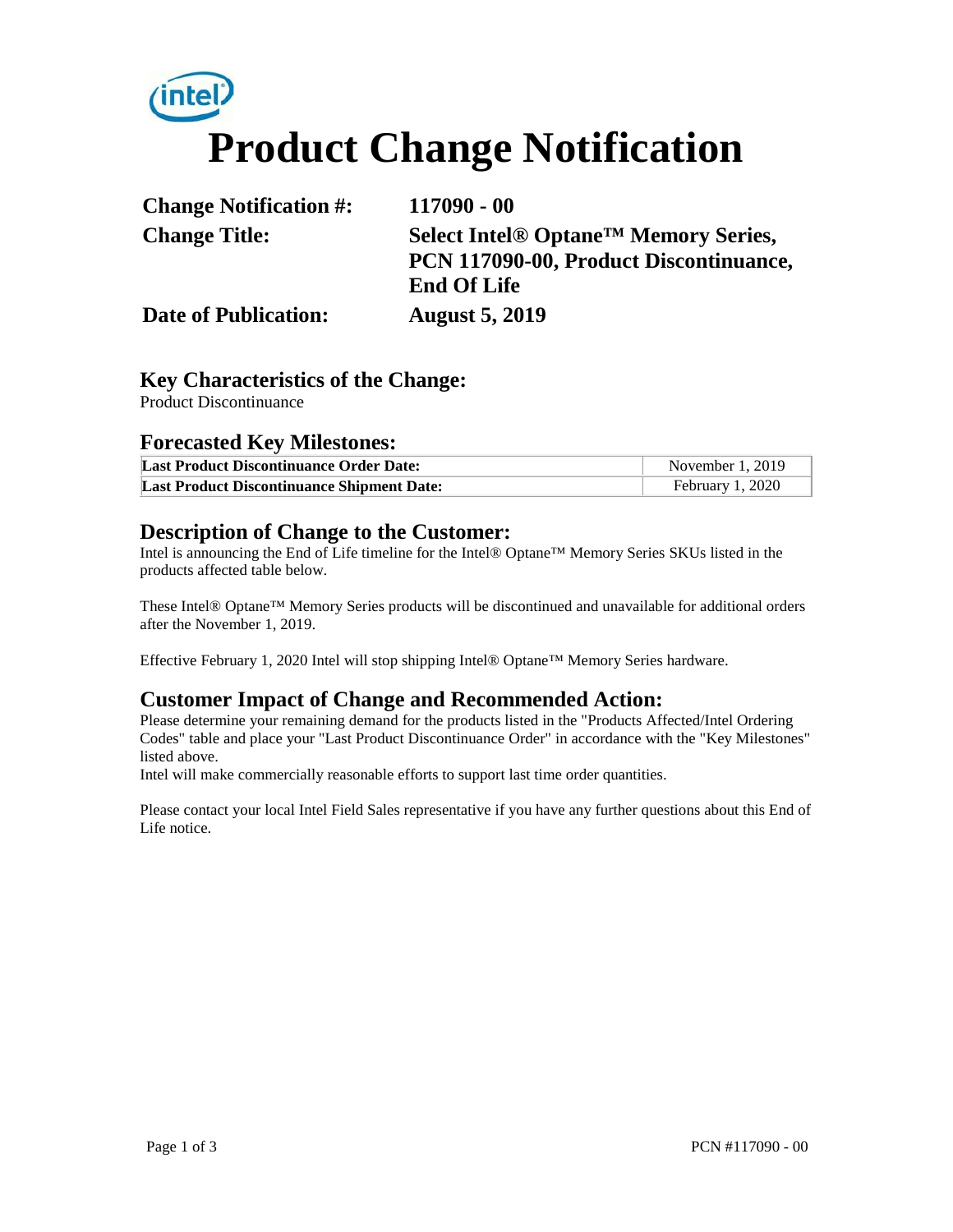## **Products Affected / Intel Ordering Codes:**

| <b>Product Name</b>                                             | <b>Product Code</b>    | MMH    |
|-----------------------------------------------------------------|------------------------|--------|
| Intel® Optane™ Memory Series (16GB, M.2 80mm PCIe 3.0, 20nm, 3D | MEMPEK1W016GA01        | 953340 |
| Xpoint) Generic Single Pack                                     |                        |        |
| Intel® Optane™ Memory Series (32GB, M.2 80mm PCIe 3.0, 20nm, 3D | MEMPEK1W032GA01        | 953341 |
| Xpoint) Generic Single Pack                                     |                        |        |
| Intel® Optane™ Memory Series (16GB, M.2 80mm PCIe 3.0, 20nm, 3D | MEMPEK1W016GAXT 957790 |        |
| XPoint™) Retail Box 10 Pack                                     |                        |        |
| Intel® Optane™ Memory Series (32GB, M.2 80mm PCIe 3.0, 20nm, 3D | MEMPEK1W032GAXT 957793 |        |
| XPoint™) Retail Box 10 Pack                                     |                        |        |
| Intel® Optane™ Memory Series (16GB, M.2 80mm PCIe 3.0, 20nm, 3D | MEMPEK1W016GA          | 957794 |
| XPoint™) Generic 100 Pack                                       |                        |        |
| Intel® Optane™ Memory Series (32GB, M.2 80mm PCIe 3.0, 20nm, 3D | MEMPEK1W032GA          | 957795 |
| XPoint™) Generic 100 Pack                                       |                        |        |

### **PCN Revision History:**

| <b>Date of Revision:</b> | <b>Revision Number:</b> | <b>Reason:</b>           |
|--------------------------|-------------------------|--------------------------|
| August 5, 2019           | 90                      | Originally Published PCN |